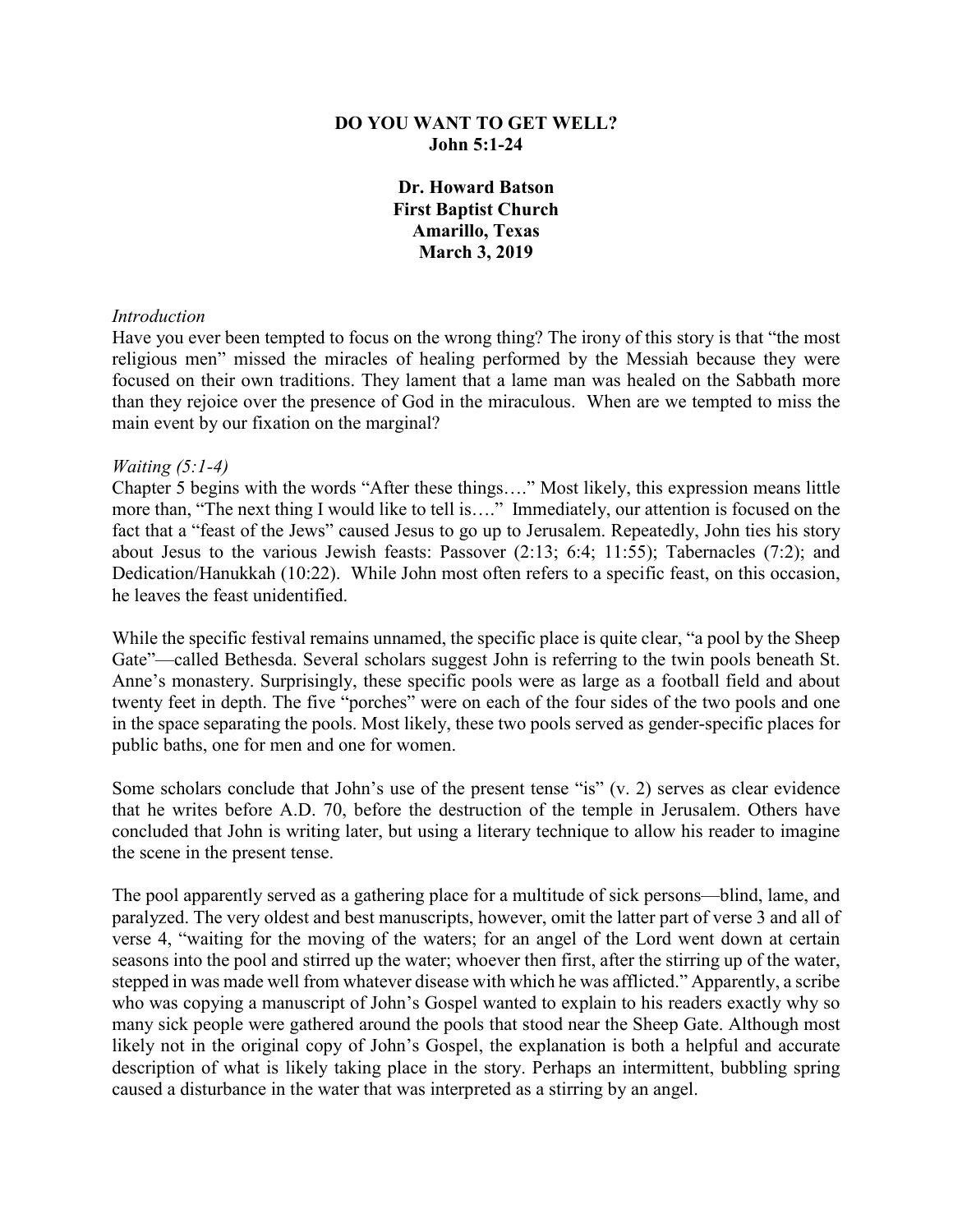#### *A Certain Man (5:5-6)*

In verse 5, John introduces his readers to the main character of this story, a man who has been afflicted for 38 years. While John does not fully identify the invalid's illness, we learn from verse 7 that he is paralyzed or lame. Perhaps John informs us that this man's condition had lasted for nearly four decades in order to capture the complete hopelessness of the man's situation.

As the healer, Jesus, walks among the multitude of the sick, he approaches our "certain man" and poses a potent question: "Do you wish to get well?" (v. 6). As each one of us has our journey intersect the journey of Jesus, we, too, must examine ourselves to make certain that we, indeed, want to move from brokenness to wholeness, from sin to salvation. Shockingly, many are quite content to remain in their brokenness, as many "an eastern beggar often loses a good living by being cured of his disease." We, too, can become so settled with our own sinful condition that we have not only lost all hope of being made well, but have actually lost all desire to be made well. Perhaps Jesus turns and asks us, too: "Do you wish to be get well?"

Kay Arthur remembers seeing a man sitting at one of the gates surrounding the Old City of Jerusalem: **As I recently came out of the Old City into the noise of the lumbering buses jammed to the doors with Arabs and to the honking of irate, impassioned cab driers, as I felt the bright sunshine which had been shielded by the walled, crowded, narrow streets of the Old City, a man sitting on the ground caught my attention. He was happily conversing with other beggars until a foreign tourist came by. At that point, all conversation ceased, and a hand was lifted as dark eyes silently pled for alms. The other hand pulled up a pant leg to make sure the already exposed ulcer – bright pink, glazed over with white purulent patches glistening in the sun – was not missed.**

**My nurse's heart brought my feet to a halt. I wanted to bend down and shield the open wound from the dust sent flying by the traffic scurrying through the gate. His leg needed tending. It should be washed, medicated, and dressed by someone who cared. Why, unattended it would only eat away until it reached his bone, and then he could lose his leg!**

**Arrested by his plight, I stopped to gaze at his leg and look into the darkness of his eyes, until my friend gently took me by my elbow and propelled me toward our destination. I was a tourist, and I didn't know about these things. She then proceeded to tell me that this man did not wish to be made well. He made his living from his wound. No need to confront the complexities of responsibility as a citizen of Israel when one could merely sit down in the dust and dirt of Jerusalem and receive pity along with a few shekels.**

**My wounded beggar could have been healed. The hospital doors were open to him and medicine was available, but he did not wish to get well. As I looked back in curious fascination, I caught one last glimpse of someone less than what he could have been. (***Stories For the Heart***, ed. Alice Gray)**

## *Arise, Take Up (5:7-8)*

Quite clearly, Jesus is taking all the initiative, as the man himself has no idea that Jesus is even a possible healer. We will soon discover that, in fact, he does not even know Jesus' identity (v. 13).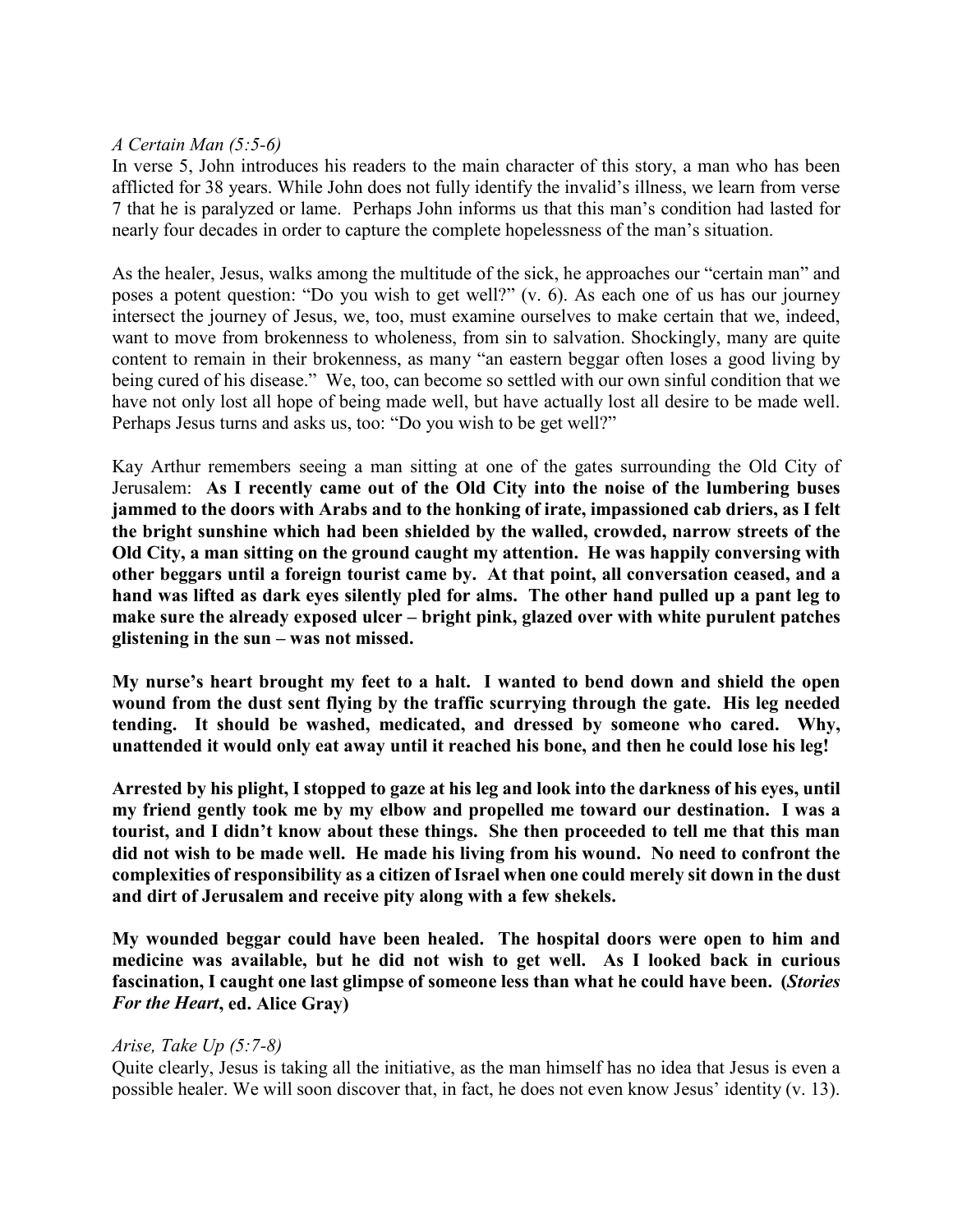Perhaps, unlike other beggars who had assistance, this paralytic had no person to lift him into the water so as to be the "first in" after the stirring of the angel. John paints a pitiful picture. As the man is trying to make his way into the moving water, another desperate individual dashes in front of him, beating him in the race for a redeemed body (v. 7).

Jesus' command is clear: "Arise, take up your pallet, and walk." Jesus' imperative involves a threefold approach—rise, pick up your mat, and walk. Having already read chapter 1, we know that the voice which commands the man to arise is the same voice that spoke all that is into creation. To pick up his mat would be likened to picking up his stretcher, his sick bed, and moving forward from his illness.

Immediately, the man obeys, though, unlike the other healings by Jesus, no mention is made of any faith on the part of the afflicted. While faith is often a component in the process toward wholeness, Jesus is never limited by man as he works the works of God.

#### *On the Sabbath (5:9-12)*

With verse 9, John finally brings us to the meat of the matter—Jesus has healed on the Sabbath. In this particular story, we find the first open hostility toward Jesus recorded in John's Gospel. In an overreach of Sabbath observance, the Jews had hedged the commandments of God with a multitude of burdensome restrictions. Such restrictions were so fanatical as to restrict one from putting out a lamp on the eve of the Sabbath, for he was committing work in his efforts to extinguish the light. Exceptions were made if the man were either afraid of Gentiles or thieves (Shab 2 : 5). Regarding healing, a man was not even permitted to put vinegar on his teeth to alleviate a toothache. But if he just "so happened" to be eating vinegar in his food on the Sabbath, his healing was a coincidence rather than a direct act of labor on the day of rest (Shab. 14 : 4).

Rather than rejoicing over the healing of the lame man, the "Jews" are more concerned over the possible transgression against Sabbath observance. They missed the moment of the man's liberation because they were more focused on the law. That such devout and pious men could miss the work of the Messiah by focusing on their "old forms" of religiosity ought to serve as a forewarning to all of us who may be more "at home" with our own formalities than we are with the new freedom found in Christ. Will we, too, miss the Messiah as we focus on man's mandate?

With verse 11, we learn that our character is something less than noble. Throughout the story, we can summarize his actions as despicable. First, he tries to avoid conflict with the authorities by blaming his healer for the transgression against the law (v. 11). Second, he is so dull that he did not take the time to actually learn the name of the one who had healed him. Finally, once he does learn the identity of his benefactor, he reports Jesus to the authorities (v. 15). As readers of the story, it is hard for us to imagine that the man is not both grateful and indebted to his liberator.

The objection of the authorities over Jesus' activity on the Sabbath is at the core of his controversies with religious men. Not only do we find such stories in John, but, likewise, we find them in the Synoptic Gospels (Mark 2:23-3:6; Luke 13:10-17; 14:1-6; Matthew 12:1-4). These Sabbath controversies, in fact, lead to the rising desire to kill Jesus in the other Gospels. Like a district attorney trying to cut a deal with a small offender, the Jews seemingly offer grace to the one healed if he will reveal the identity of his healer (v. 12).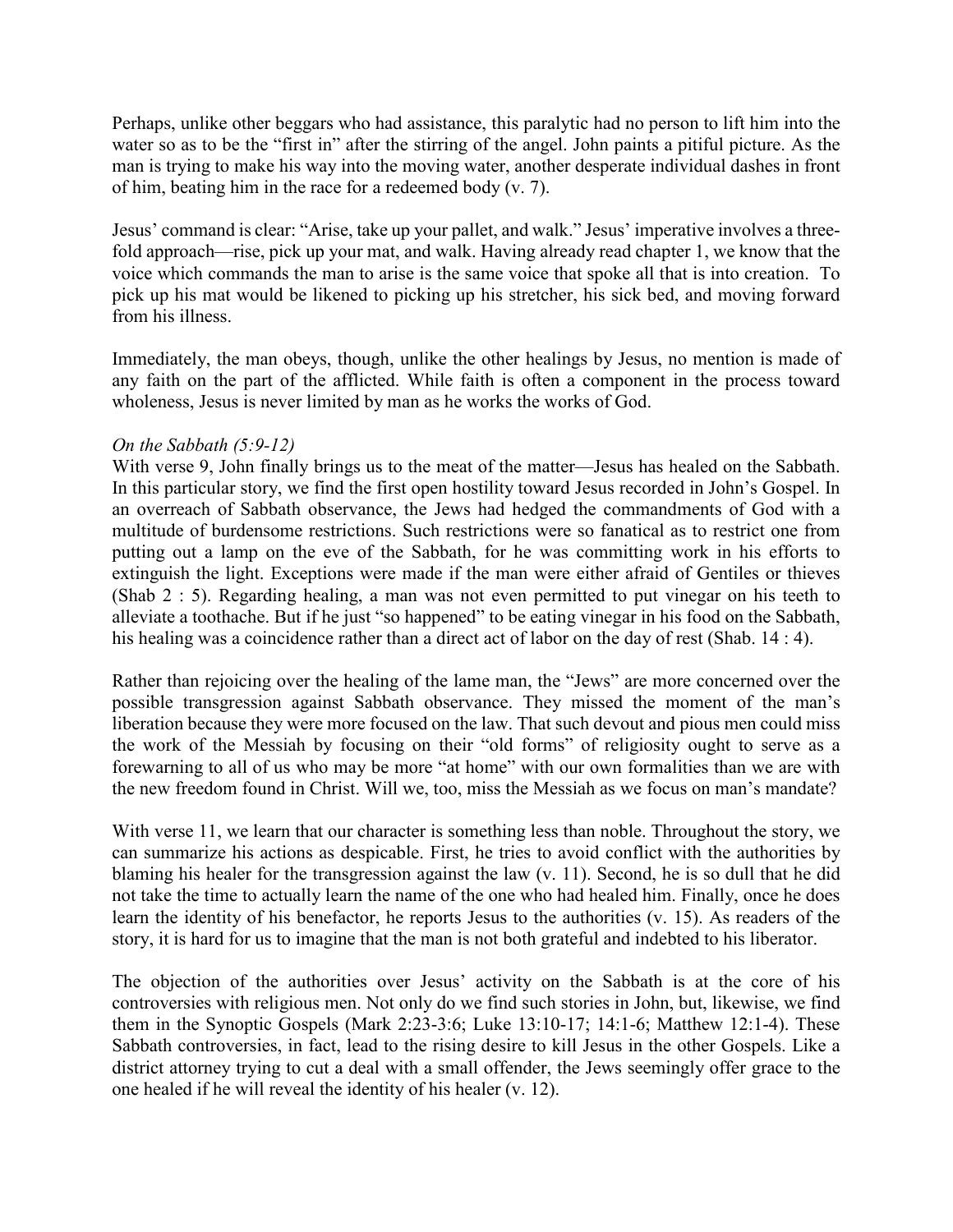Looking at the response of the lame man should cause us all to examine our own response to God's gracious work in our life. Though he had been crippled for nearly four decades, he is ungrateful for the gift of God's healing grace.

How do we respond? Jesus has also walked our way and declared that we can arise and walk—be free from the burden of sin and death. Do we live our lives in joyous response to what God has done for us through Christ? We must be careful that we are not like the character of John 5 who turns his very back on the one who made him whole.

## *Did Not Know (5:13)*

Though no one had ever given him a greater gift, the lame man does not even know the identity of the Lord. John tells us that Jesus "slipped away" into the crowd. The language employed here means that Jesus "became invisible" by turning his head to dodge the forthcoming inquisition concerning the Sabbath healing.

## *In the Temple (5:14)*

During the festival season, Jesus would find himself in and around the temple. Quite clearly, that was where he was headed when he stopped by the pool just north of the temple. John tells us that Jesus "found" the healed man as an indication that this was not happenstance but, rather, a divine appointment between the healer and the healed. In John's Gospel, Jesus frequently "finds" the people he is looking for (1:43; 9:35).

Having already delivered three commands to the man, Jesus now gives his fourth and final: "Do not sin anymore, so that nothing worse may befall you." When we read this story in comparison with the story of the gracious man cured of blindness in John 9, we see some distinct differences. In John 9, the blind man's malady is in no way related to his sin. When the disciples inquire, "Rabbi, who sinned, this man or his parents, that he should be born blind?" Jesus responds that neither the man nor his parents had sinned, but the blindness was in order to bring glory to the God who would bring healing  $(9:3)$ .

In chapter 5, however, there seems to be a clear indication that sin in the lame man's life had led to his infirmity. As we look through scripture, we can certainly conclude that sometimes suffering is related to sin (Acts 5:1-11; 1 Corinthians 11:30; 1 John 5:16). Scripture does not teach that everyone who commits sin will inevitably fall ill or die, nor does it say that all suffering is a result of specific sin. Taking chapter 5 (where sin leads to suffering) and chapter 9 (where suffering is unrelated to sin), we conclude that the relationship of suffering and sin remains something of a mystery. Ultimately, we know that not all who suffer are sinners, because our sinless Lord Jesus was crucified—the worst possible suffering. In all cases, healing by Jesus rolls back the deadly effects of the fall found in Adam.

The natural reading of verse 14 is to hear Jesus' command, "Stop sinning, lest something worse befall you."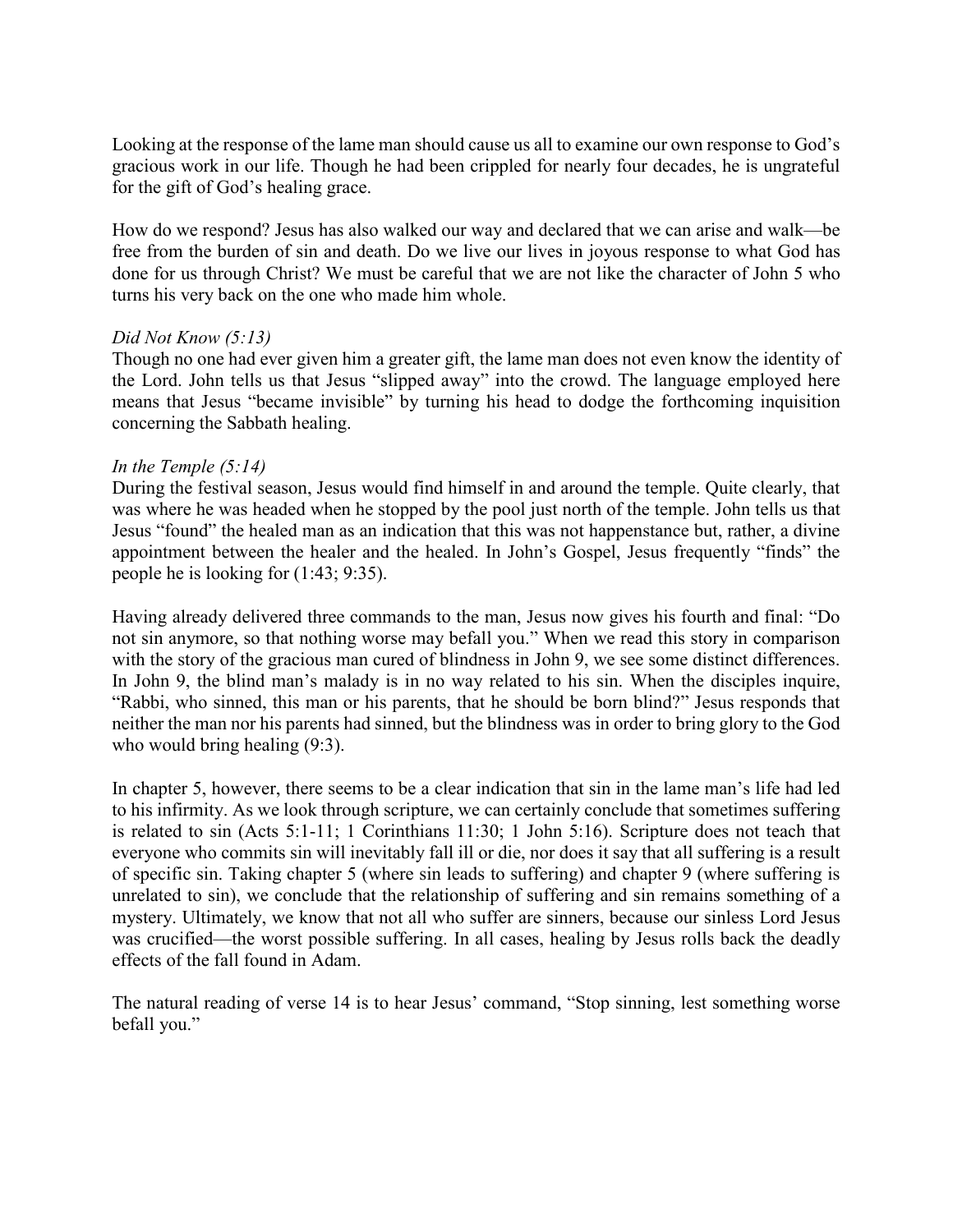## *Told the Jews (5:15)*

We cannot explain away the man's actions by depicting him as innocently giving credit to the one who had healed him. On the contrary, it is more likely that the man has yet to connect his healing with the commands that came from the Christ. Despite the fact that his own body stood as full evidence, the healed man fails to connect his new state of redemption with the redeemer who had stood before him.

# *For this Reason (5:16)*

The verb employed here is in the imperfect tense, meaning that the Jews were continually persecuting Jesus. Interestingly enough, there is no denial of Jesus' power or ability to do good, only an accusation that he did good on the wrong day—the Sabbath. With a closer look at verse 16, we see that not only was the persecuting continuous, but so were Jesus' acts of goodness on the Sabbath. Notice the careful wording, "He was doing these things on the Sabbath." Certainly, there were other Sabbath incidences that John has not recorded. Perhaps Williams' translation catches the essence of the imperfect tense when he translates, "Because he persisted in doing such things…."

# *My Father is Working (5:17)*

In many ways, verse 17 is actually the climax of the conflict with the Jews. Though we certainly can read the Genesis account (Genesis 2:2-3) as an indication that God "rested," Jesus reminds us that—as creator and sustainer of the cosmos—God is never really idle. Neither in Genesis nor now is God to be understood as inactive. The one who creates also sustains. When the writer of Genesis tells us that God "rests," he is using human language to call his readers to experience the rhythm of God's creation. Jesus is quite emphatic—just as the Father is working, "I Myself am working."

Far from violating Sabbath rest, Jesus is continuing to do good work alongside God. Whatever concerns the Jews might have about Sabbath rest, they are even more overcome by the clear explanation that God is always at work, God the Father and the Son! In another Gospel, Jesus declares the Son of Man is Lord even of the Sabbath (Mark 2:28).

We must be careful, however, not to claim that we ourselves are, therefore, entitled to "skip the Sabbath." Unlike Jesus, we are not working alongside God, sustaining the cosmos. We are called to rest and recognize the one who creates.

## *To Kill Him (5:18)*

While we might miss the messianic message couched in the language, "I Myself am working," the Jews caught the essence of what Jesus was trying to convey. First, he had called God "his own Father." And second, in doing so he had made himself equal with God (see 10:33). Rightly so, the Jews recognized that Jesus was guilty of claiming to be one with the creator, a fact of which John has already informed us in his first chapter (1:3, "All things came into being by Him, and apart from Him nothing came into being..."). Seeing Jesus as a blasphemer, they had no other recourse than to demand his death.